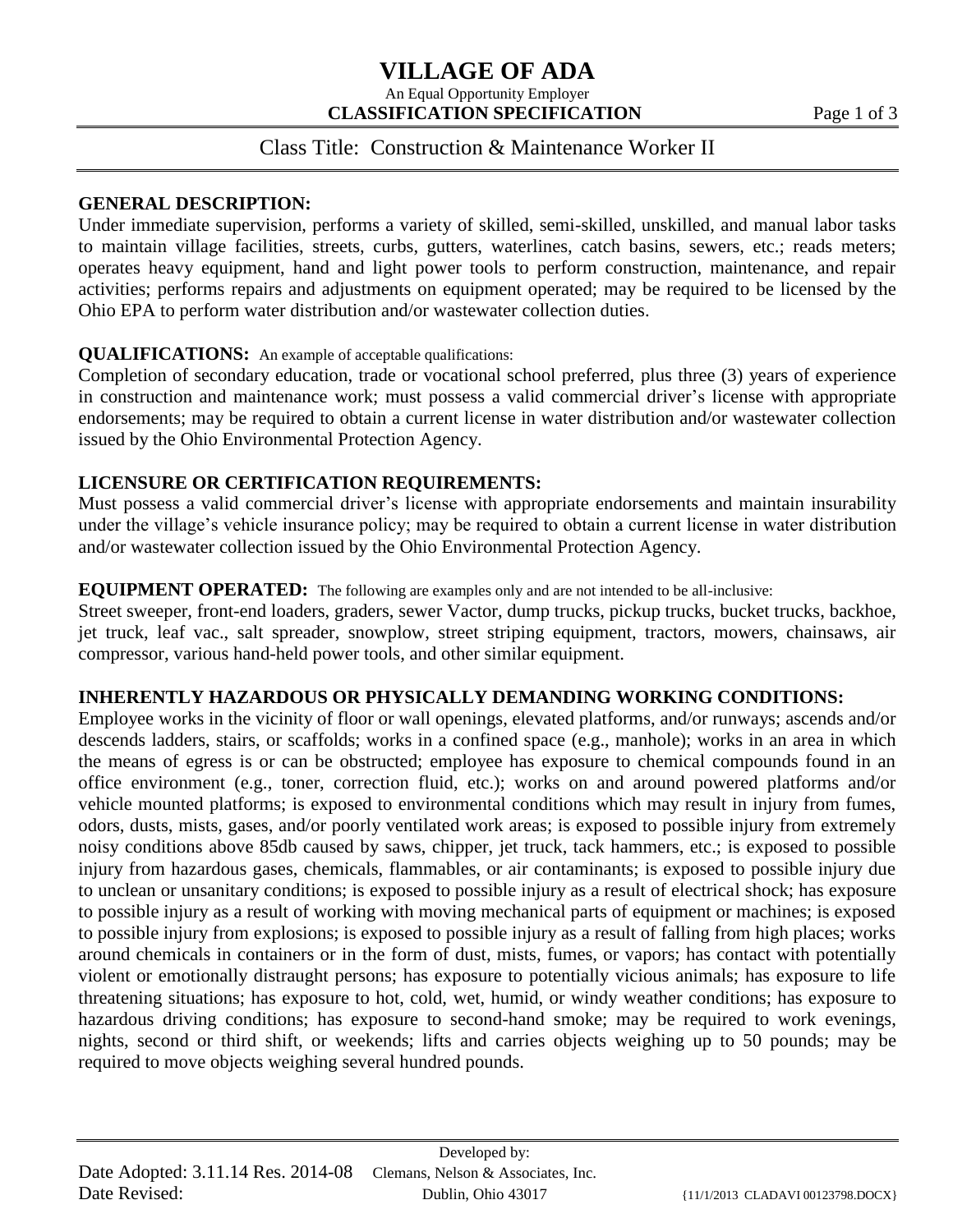# **VILLAGE OF ADA**

An Equal Opportunity Employer **CLASSIFICATION SPECIFICATION** Page 2 of 3

### Class Title: Construction & Maintenance Worker II

### **ILLUSTRATIVE DUTIES:** For purposes of 42 USC 12101:

- 1. Performs general construction, maintenance, and repair functions on village equipment and facilities; operates heavy equipment to perform construction, maintenance and repair activities, (e.g., backhoe, grader, heavy front-end loaders, etc.); operates motorized street sweeper; performs street patching or construction work and curb and gutter improvements; operates leaf vacuum for leaf pickup; erects sign posts and signs; paints street markings; installs non-electric traffic control devices; performs running repairs and adjustments on equipment operated.
- 2. Constructs, maintains, cleans, and repairs manholes, sewers, and catch basins; lays new sewer lines, pumps out sewers, etc.; operates specialized sewer cleaning equipment to clean or unplug sewer lines, catch basins, etc.
- 3. Reads meters and records readings.
- 4. Operates snowplow for snow removal; shovels snow; disperses salt or other snow melting or traction materials.
- 5. Plants trees; trims and removes trees; operates mower to trim grass; sprays weeds.
- 6. Maintains personal and professional competence and awareness.
- 7. Maintains required licensures and certification, if any.
- 8. Meets all job safety requirements and all applicable OSHA safety standards that pertain to essential functions.
- 9. Demonstrates regular and predictable attendance.

### **OTHER DUTIES AND RESPONSIBILITIES:**

10. Performs other duties as assigned.

### **MINIMUM ACCEPTABLE CHARACTERISTICS:** (\*indicates developed after employment)

**Knowledge of:** workplace safety practices and procedures; vehicles, tools, equipment, and supplies used in construction; \*department goals and objectives; \*department policies and procedures; general construction, maintenance, and repair; local geographical area.

**Skill in:** motor vehicle operation; use or operation of street sweeper; use of bench and/or hand tools.

**Ability to:** apply principles to solve practical, everyday problems; carry out detailed but basic written or oral instructions; perform heavy manual labor for extended periods of time in often adverse conditions;